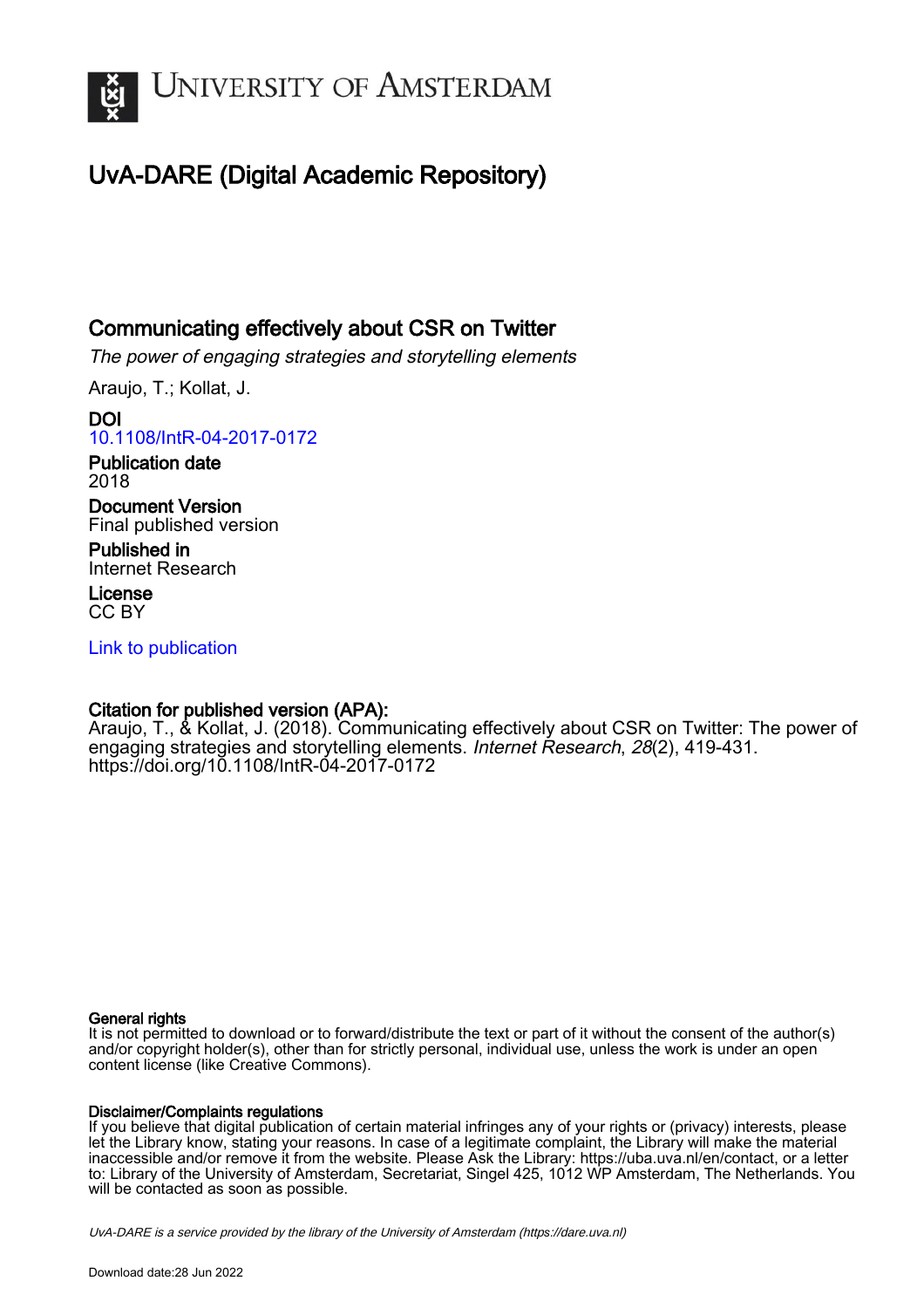# Communicating effectively about CSR on Twitter

## The power of engaging strategies and storytelling elements

Theo Araujo

The Amsterdam School of Communication Research, University of Amsterdam, Amsterdam, The Netherlands, and

Jana Kollat

Institute of Management and Organization, Leuphana University of Lüneburg, Lüneburg, Germany

#### Abstract

Purpose – Corporate social responsibility (CSR) communication is becoming increasingly important for brands and companies. Social media such as Twitter may be platforms particularly suited to this topic, given their ability to foster dialogue and content diffusion. The purpose of this paper is to investigate factors driving the effectiveness of CSR communication on Twitter, with a focus on the communication strategies and elements of storytelling.

Design/methodology/approach – Using a sample of 281,291 tweets from top global companies in the food sector, automated content analysis (including supervised machine learning) was used to investigate the influence of CSR communication, emotion, and aspirational talk on the likelihood that Twitter users will retweet and like tweets from the companies.

Findings – The findings highlight the importance of aspirational talk and engaging users in CSR messages. Furthermore, the study revealed that the companies and brands on Twitter that tweeted more frequently about CSR were associated with higher overall levels of content diffusion and endorsement.

Originality/value – This study provides important insights into key aspects of communicating about CSR issues on social networking sites such as Twitter and makes several practical recommendations for companies.

Keywords CSR, Corporate communications, Social media, Social network sites, Information diffusion Paper type Research paper

#### 1. Introduction

The importance of corporate social responsibility (CSR) communication continues to grow within corporate communication research and practice (Pollach *et al.*, 2012). Consumers and stakeholders have increasingly higher expectations of brands and companies, which must address ethical issues if they want to achieve a competitive advantage (Du *et al.*, 2010). The relevance of communicating CSR is especially critical given that it can help build a more positive reputation and product perceptions (e.g. Chernev and Blair, 2015), achieve competitive success (Porter and Kramer, 2006), and has become an important expectation for stakeholders (Podnar and Golob, 2007). Effective CSR communication can also increase purchase intention among consumers (e.g. Lee and Shin, 2010; Wigley, 2008) and influence the stakeholder evaluations of an organization, which, in turn, improve the organization's image and reputation in the long term (Du *et al.*, 2010).

© Theo Araujo and Jana Kollat. Published by Emerald Publishing Limited. This article is published under the Creative Commons Attribution (CC BY 4.0) licence. Anyone may reproduce, distribute, translate and create derivative works of this article (for both commercial & non-commercial purposes), subject to full attribution to the original publication and authors. The full terms of this licence may be seen at<http://creativecommons.org/licences/by/4.0/legalcode>

Both authors contributed equally to the study.

Communicating effectively about CSR on **Twitter** 

419

Received 28 April 2017 Revised 26 July 2017 Accepted 27 July 2017

Internet Research Vol. 28 No. 2, 2018 pp. 419-431 Emerald Publishing Limited 1066-2243 DOI 10.1108/IntR-04-2017-0172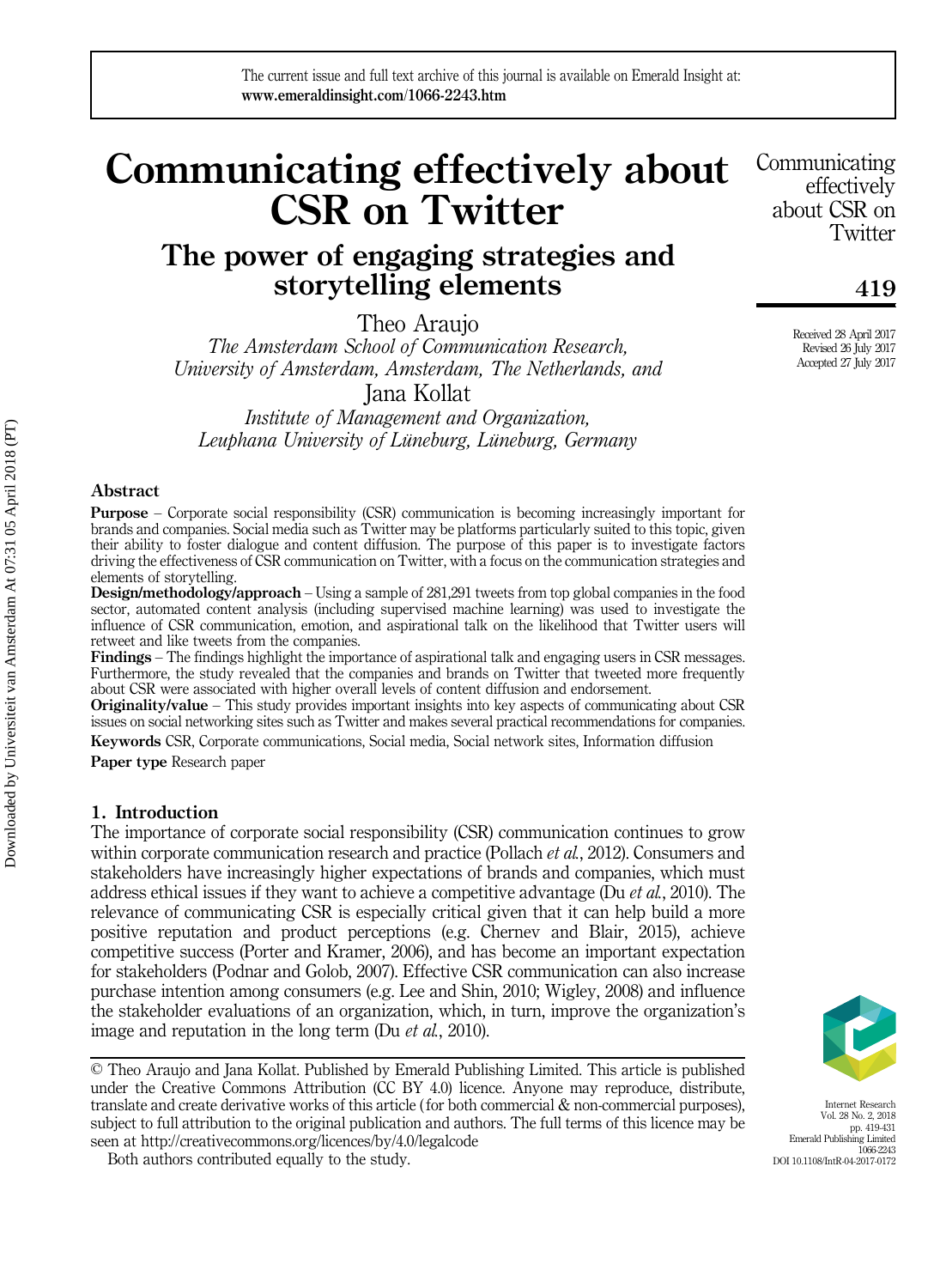These findings highlight the importance of companies communicating effectively about CSR activities toward their stakeholders, including consumers. Social networking sites (SNSs), spaces increasingly used by organizations and global brands to engage with consumers (Araujo and Neijens, 2012; Okazaki et al., 2015), have become an ideal space for companies to discuss their CSR activities. Previous research has already indicated that Twitter can provide a favorable environment for communicating CSR, with organizations usually including Twitter among their priorities (Tao and Wilson, 2015). Moreover, organizations with higher CSR ratings tend to build larger communities of followers on Twitter and build it faster when compared to organizations with lower CSR ratings (Lee *et al.*, 2013).

Communicating CSR is not without risks, however, especially when the communication takes place online. Messages about CSR may be met with skepticism by consumers, stakeholders, and the media, who often question the motives of the company (e.g. Cho and Hong, 2009), even perceiving it as engaging in the practice of "greenwashing," which can ultimately lead to lower trust levels and a negative impact on the company's reputation. These risks can be reduced when the company acknowledges its own motives (Kim and Lee, 2012; Kim, 2014) or uses storytelling while stimulating employee engagement (Gill, 2015). Therefore, it is critical for an effective CSR communication strategy to engage in dialogue with consumers and stakeholders as a way to not only advertise what the company or brand does with regards to its CSR, but also to receive input from others and provide a greater context for their CSR activities.

This need for engaging stakeholders when communicating about CSR activities makes SNSs such as Twitter even more important. SNSs provide organizations with a powerful tool to disseminate information and foster an open dialogue with a variety of audiences, and they have transformed passive information recipients into powerful communicators by enabling new processes of information sharing, relationship building, and brand community engagement practices (Araujo and Neijens, 2012; Lee et al., 2013; López et al., 2017; Okazaki et al., 2015; Ruehl and Ingenhoff, 2015; Wu et al., 2017), thereby drastically changing the relationship between business and society (Castelló et al., 2016). Therefore, communication professionals need to shift their emphasis from managing audiences to building and maintaining relationships, which is especially relevant in terms of communicating social responsibility (Kent and Taylor, 1998; Taylor et al., 2001). Yet, organizations often struggle with the different dynamics and risks that social media pose to communication practice (Castelló et al., 2016). Additionally, little is known about the actual outcome of CSR communication efforts on SNSs.

This study addressed these uncertainties by investigating whether communicating CSR can aid organizations in their communication strategies. By doing so, it contributes to academic research by extending and applying CSR communication theory on SNSs, specifically on Twitter. Furthermore, the insights provided by this investigation deliver practical implications for managers about the effects of communicating about CSR on Twitter, as well as the most effective strategies to adopt when managing this type of communication. Focusing specifically on companies and brands in the food sector, which has recently been subject to several CSR-related crises, we investigated how CSR messages were associated with Twitter users' willingness to pass along (information diffusion) and endorse the content created by brands and companies. This investigation was done at two levels, namely, at the message level, in other words, whether and if so how tweeting about CSR topics could lead to a higher level of user response to the message, and at the company account level, i.e., whether tweeting about CSR more frequently also made the brand or company profile more influential in terms of the overall volume of content endorsement or diffusion. The investigation also included whether the use of storytelling increased the likelihood that Twitter users endorsed or passed along the CSR messages created by the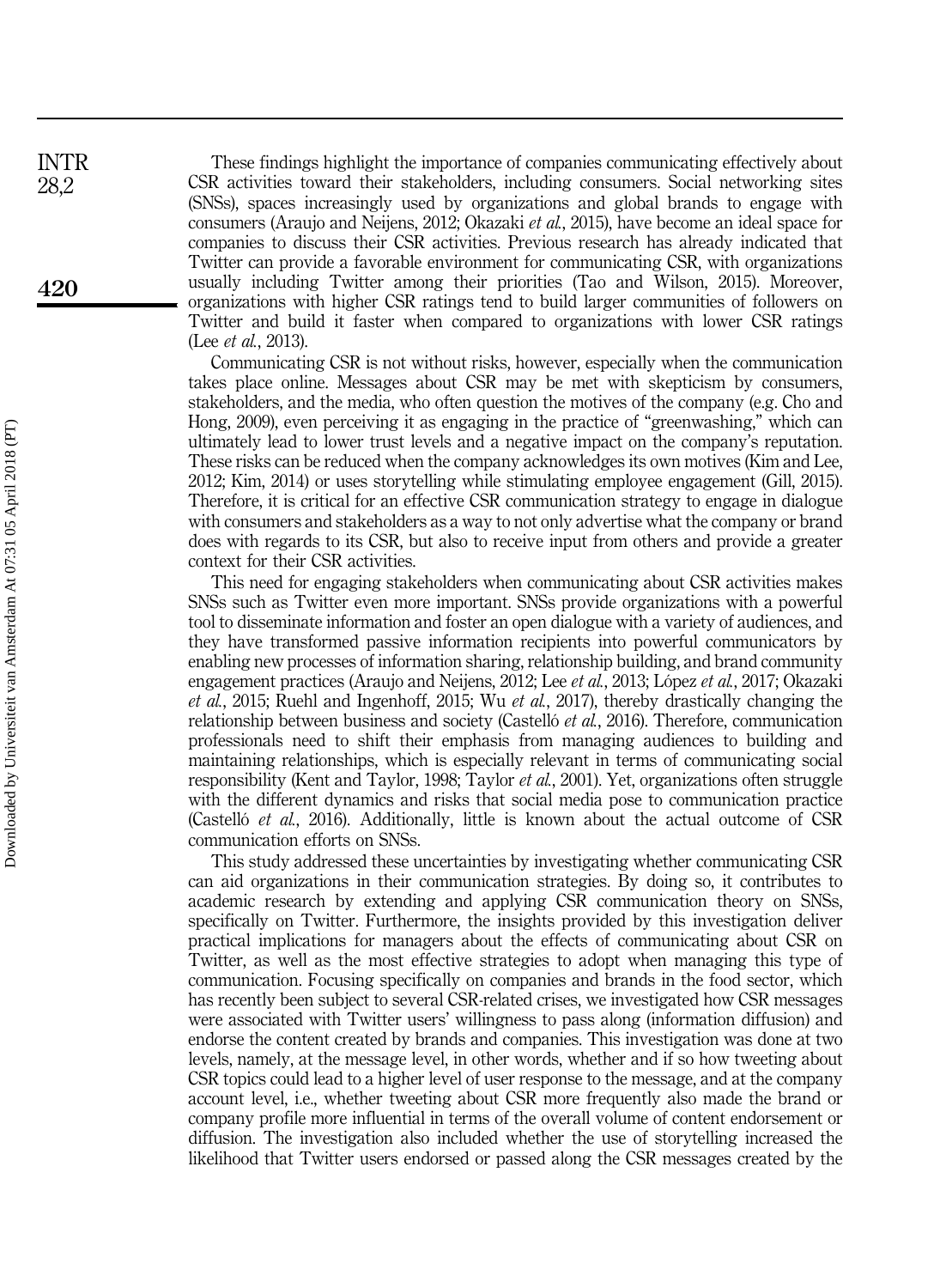brand and how different communication strategies such as broadcasting information, Communicating engaging audiences, and reacting to user questions influenced the CSR communication outcomes on Twitter.

2. Theoretical framework

2.1 CSR communication as a driver for identification with the company

We argue that communicating CSR on Twitter can lead to positive outcomes for organizations to the extent that these communications increase the level of identification that stakeholders, especially consumers, have with the company. More specifically, we argue that online CSR communication can be an important driver for consumer-company (C-C) identification, which is largely defined as the relationship that consumers establish with companies that "help them satisfy one or more key self-definitional needs" (Bhattacharya and Sen, 2003, p. 77). Although having less frequent (physical) interactions with a company than employees have, consumers often establish a strong relationship with and psychological attachment to the company (He and Balmer, 2007).

CSR associations, defined as the perceptions of a company's "environmental friendliness, commitment to diversity in hiring and promoting, community involvement, sponsorship of cultural activities, or corporate philanthropy" (Brown and Dacin, 1997, p. 70), have been proposed as one of the most influential types of associations that consumers can have with a company (Brown and Dacin, 1997). Past research indicates that perceptions related to social responsibility can influence C-C identification (e.g. Tsai *et al.*, 2015; Wang and Korschun, 2015). The more socially responsible the consumer perceives a company to be, the more she or he will identify with that company from a social perspective (Moon et al., 2015).

Organizations engaged in effective Twitter communication about CSR would be expected to be able to stimulate the extent to which consumers identify with the company, creating higher levels of trust and commitment toward their activities. Drawing from findings on the influence of CSR associations on C-C identification, and given that communicating about CSR can positively influence evaluations about the company and its products (Chernev and Blair, 2015; Du et al., 2010), and purchase intention (Lee and Shin, 2010; Wigley, 2008), we propose that CSR communication can also trigger positive responses among Twitter users. More specifically, considering that both online and offline identification with a company can influence a consumer's online behavior (Wu et al., 2017) and that CSR-related perceptions can influence identification with the company (Tsai et al., 2015; Wang and Korschun, 2015), we propose that consumers exposed to CSR-related messages on Twitter will be more likely to pass along and endorse these messages. This is reinforced by earlier findings indicating that messages perceived as useful (Yuki, 2015) and informative (Araujo et al., 2015) increase the likelihood that the social media content will be shared or further passed along. We therefore propose the following hypothesis:

H1. CSR-related tweets will be associated with higher levels of content (a) endorsement (likes) and (b) diffusion (retweets) than non-CSR tweets.

However, the effects of CSR communication may not be restricted to only influencing Twitter-user behavior on a message-by-message basis. Considering the effects of CSR communication on longer-term concepts such as reputation (e.g. Du *et al.*, 2010), we expect that tweeting about CSR on a regular basis will also affect the overall evaluation of a given brand or company profile. SNSs such as Twitter can be evaluated at the individual update level (the level of the tweet), but they can also be perceived as an aggregation of tweets (account level; Murthy, 2013). Tweets constitute a text corpus and thus resemble coherent narratives. In other words, the CSR content of individual Twitter messages could also influence the overall perception of a company or brand account. One would therefore expect that companies frequently tweeting about CSR would also be perceived as more trustworthy and would have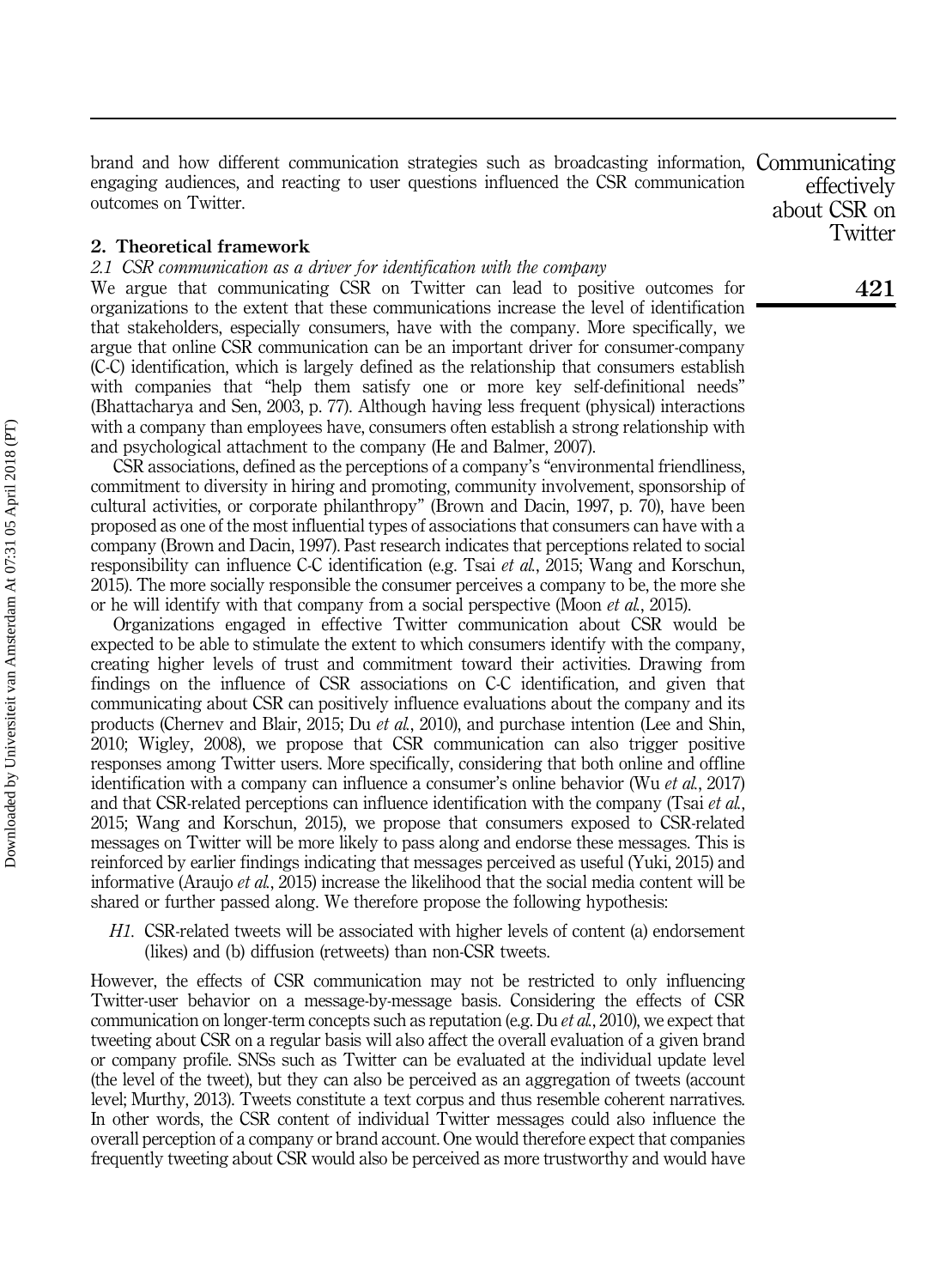better reputations than companies that tweet about CSR less frequently (or not at all), and these perceptions should influence the general diffusion and endorsement of content produced by these companies or brands. Thus, we propose the following hypothesis: INTR 28,2

> H2. The more often an organization tweets about CSR, the higher the level of content (a) endorsement (likes) and (b) diffusion (retweets) that messages from the organization's Twitter account will generally receive.

#### 2.2 CSR communication strategies

Although Twitter enables organizations to establish dialogues with stakeholders, previous research indicates that these dialogic features are seldom used. Organizations tend to interact only if other Twitter users address them, and CSR-related tweets have been found to be more reactive and less interactive in comparison to non-CSR tweets (Etter, 2013). Organizations also seem to focus more on their own audiences than on building a well-connected CSR network with other stakeholders and organizations. Mostly they focus on promoting themselves and, to a lesser extent, on establishing dialogues (Colleoni, 2013). The relatively low levels of dialogue and interactivity may be partially attributed to managers and companies struggling with the uncertainty of managing Twitter, especially when it comes to the need for reducing the internal locus of control of the communication and shifting the emphasis to building networks (Castelló et al., 2016).

Although communicating CSR on Twitter could have a positive impact on consumers' evaluations that, in turn, influence the image and reputation of an organization, a gap in academic research still exists with regard to how organizations should manage this communication. If anything, previous research indicates that Twitter's dialogic and interactive features are not being used to their full potential when it comes to discussing CSR initiatives. Given the focus on dialogue with audiences and the public, we explore the effectiveness of the CSR communication strategies proposed by Morsing and Schultz (2006), drawing from Grunig and Hunt (1984) public relations theory. These strategies are: the stakeholder information strategy, which focuses on providing information about the organization's CSR initiatives to stakeholders; the stakeholder response strategy, which focuses on identifying the focus of the CSR of the organization by gathering stakeholder feedback via polls, surveys, and dialogue; and the stakeholder involvement strategy, in which the focus of the CSR of the organization is negotiated with stakeholders, who are constantly involved and part of an on-going dialogue with the organization.

Moving one step further, Etter (2014) brought the communication strategies developed by Morsing and Schultz (2006) into the context of social media and identified three similar strategies, namely, the broadcasting, reacting, and engaging strategies. These can be summarized as follows. First, the broadcasting strategy is characterized by one-way communication with dissemination to an anonymous public on Twitter, or occasionally to individual accounts, to distribute specific information. Therefore, the idea of symmetric communication is not present and mutual understandings and benefits cannot be achieved. Second, the reacting strategy incorporates two-way communication with a reactive communication approach, which means answering questions and remarks on Twitter. The relevant audience groups may perceive this communication as reactive and passive. Third, the engaging strategy proactively approaches its two-way communication on Twitter. Hence, following this strategy implies engaging the audience by formulating questions and by mentioning other Twitter members frequently.

The question then becomes which of the CSR communication strategies is the most effective for Twitter. Research on CSR communication, in general, points to a dialogue-oriented stakeholder involvement strategy as the most effective communication strategy, and thus there is increasing interest in implementing such communication strategies into the daily activities of

422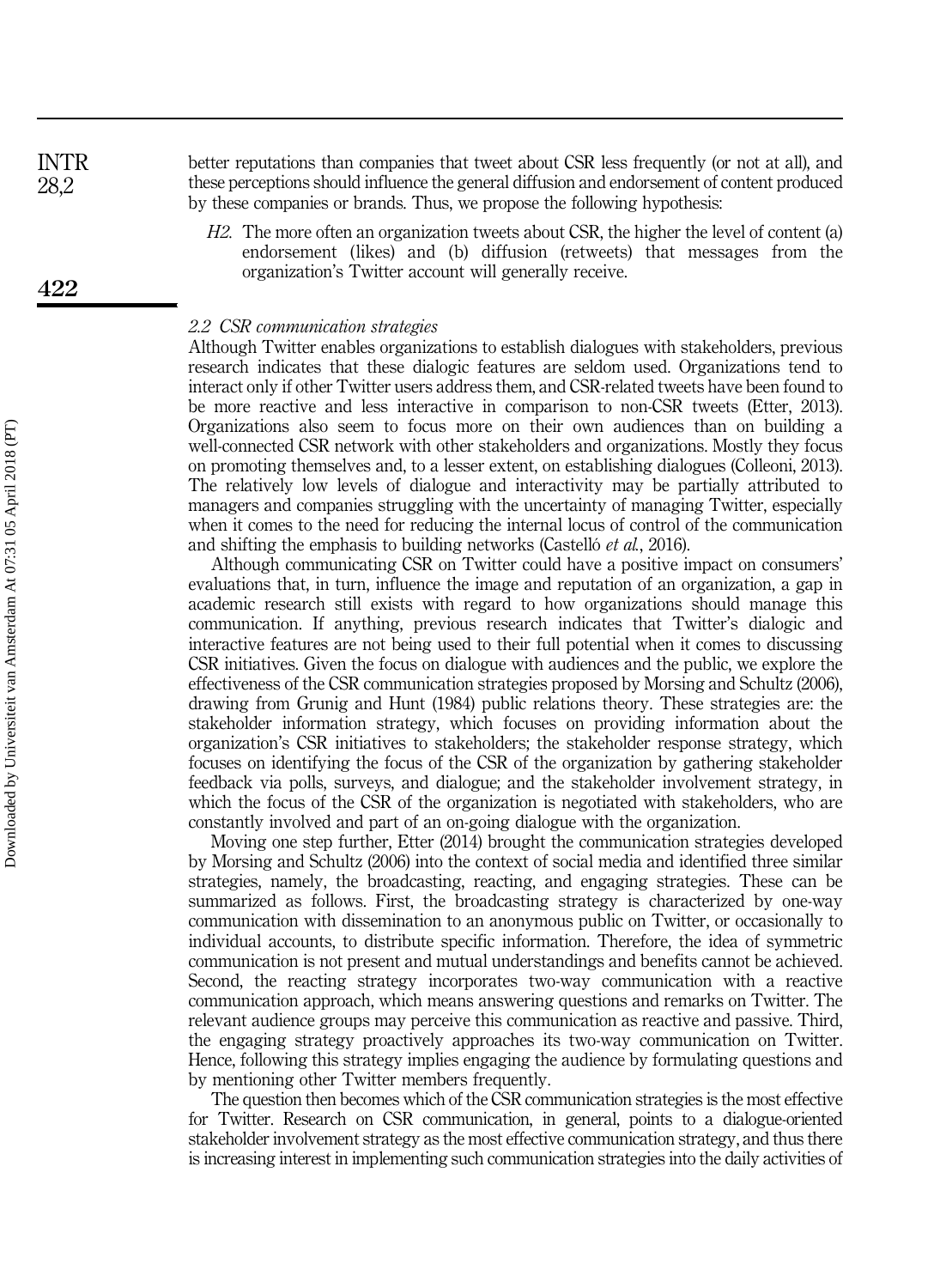organizations ( Johansen and Nielsen, 2011). Specifically with regard to Twitter, past research Communicating has suggested that the engaging strategy should lead to the highest level of identification and a common base of interests and goals between organizations and their stakeholders (Etter, 2014). This suggestion is in line with recent findings on brand identification research in the Twitter community, which indicates that positive outcomes such as brand loyalty are influenced by consumers having actual interactions on the SNS with the brand and other members of the brand community (López et al., 2017). Moreover, earlier research on Twitter information diffusion concluded that communal relationship-oriented messages were more influential toward positive relationship outcomes (including trust) compared to other types of messages (Li and Li, 2014). Based on these findings, we suggest that these higher levels of identification and the general attitudes toward the company driven by the engaging strategy will also influence the willingness of readers to endorse and pass along messages adopting this strategy. We therefore propose the following hypothesis:

H3. CSR-related tweets using the engaging strategy will be associated with higher levels of content (a) endorsement (likes) and (b) diffusion (retweets) when compared to the broadcasting and reacting strategies.

#### 2.3 Tell me a story! Engaging through aspirational talk on Twitter

The strategies that companies select to communicate with Twitter users about CSR initiatives may be just a part of the picture. We propose that the content of the message plays an important role in how a user will evaluate a tweet about CSR. By selecting, weighting, and excluding certain facts about their CSR initiatives, as well as framing these facts in a certain way, organizational communication on Twitter can have a powerful impact on a stakeholder's perception and interpretation of CSR issues. Several studies have shown that message framing affects individuals' attitudes and cognitive responses (e.g. Iyengar, 1994; Price *et al.*, 1997; Shah *et al.*, 2004). It has been argued that the way issues are presented powerfully shapes how readers understand those issues (Price *et al.*, 1997), which is also true in advertisement (Homer and Yoon, 1992) and sustainability communication (Kolandai-Matchett, 2009).

Communication research often suggests storytelling as a powerful tool for organizations (Golant and Sillince, 2007). Stories are regarded as an instrument to create a favorable organizational image and improve identification processes. They can be defined as a symbolic activity by which the organization and its stakeholders construct and unite on a shared meaning (Boyce, 1995). Accordingly, storytelling is an effective form of communication for collectively creating sense, and it has been found to be particularly effective for communicating CSR (Gill, 2015). Moreover, storytelling has been found to be among the most important drivers of information diffusion when it comes to branded Facebook posts (Yuki, 2015), thus highlighting its importance for social media.

In general, corporate storytelling aims to explain how the organization behaves and how it aligns its actions with its mission and morality, and therefore, it can create an emotional bond with its stakeholders and strengthen the relationship (Dowling, 2006). The CSR stories being told must refer to the values of the corporation that stakeholders can subjectively experience, and they often contain a normative or moralistic tone (Wehmeier and Schultz, 2011). One key feature of values is that they are inseparably tied to emotions (Schwartz, 1999), so we propose that CSR communications should target integrating values and boosting messages with emotions or affective states. Additionally, in contrast to face-to-face communication, communication on Twitter must overcome the absence of personal sensibility (Inauen and Schoeneborn, 2014). Therefore, it should be emphasized that CSR storytelling involves a variety of emotional narratives made in anticipation of the expected value expressions of the stakeholders. Moreover, emotions have been found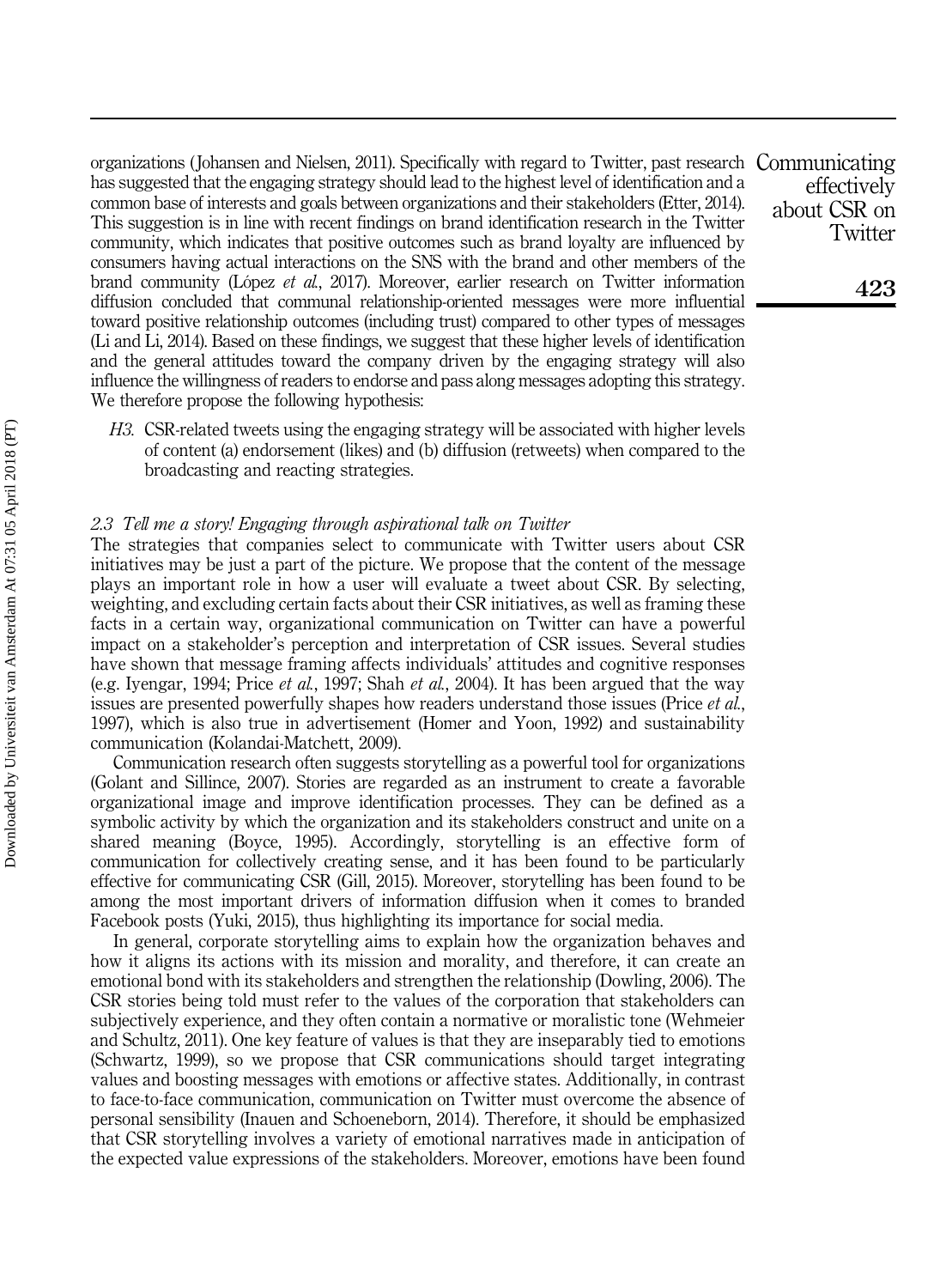to reinforce information diffusion on Twitter (Araujo *et al.*, 2015). This evidence leads to the following hypothesis: INTR 28,2

> H4. CSR-related tweets that express emotions will have higher levels of content (a) endorsement (likes) and (b) diffusion (retweets) when compared to tweets without emotional expression.

To be effective, corporate storytelling also needs to resonate with the aspirations of the target stakeholders (Dowling, 2006). Integrating aspirations into corporate storytelling becomes especially crucial with regard to CSR as it "comprises not only action but also symbolic aspirations or visions about an ideal future state" (Castelló *et al.*, 2013, p. 688). In that sense, aspirational talk related to CSR is in itself an action that helps to shape the reality of responsible corporate behavior (Schoeneborn and Trittin, 2013; Schultz et al., 2013), even though the communicated aspirations might not always be totally achieved (Christensen et al., 2013). We expect that aspirational talk will also resonate with Twitter users when it comes to communicating CSR and therefore propose the following hypothesis:

H5. CSR-related tweets that contain aspirational talk will be associated with higher levels of content (a) endorsement (likes) and (b) diffusion (retweets) when compared to CSR tweets without aspirational talk.

#### 3. Methodology

#### 3.1 Sample and data collection

To answer these research questions, the study sampled Twitter profiles and tweets from food companies included in the Fortune Global 500 ranking. More specifically, the sample contained companies in the following industry sectors: beverages, food consumer products, food production, food services, and wholesalers: food and grocery.

The first step in data collection was to identify the Twitter profiles from all companies. Automated scripts reviewed the corporate websites of all the companies and collected any links to Twitter profiles and additional websites for brands belonging to the company. The scripts then crawled each of the brand websites to look for additional Twitter profile links, which were also included in the list.

The second step was to collect information from each of the Twitter profiles found on either the corporate or brand websites. This information was collected using the Twitter application programing interface (API) and stored in a database. For each profile, the scripts collected information such as the name, description, location, number of friends, and number of followers. Using this information, a manual verification was done to validate which of the collected profiles were actually from brands or companies included on the Fortune 500 list.

Also using the Twitter API, the third and final step was to collect the latest 3,200 tweets from each of the corporate or brand Twitter profiles. The information collected included the actual text of the tweet, its language, when it was posted, whether it was a reply to or retweet of another user, the number of likes, and the number of retweets that the tweet received. Only profiles with at least 100 English tweets were kept. In total, this study analyzed a sample containing 135 profiles for 15 companies, and included 281,291 English tweets (243,801 original tweets, and 37,490 retweets from tweets created by other users).

#### 3.2 Dependent variables

The dependent variables in this study were the level of information diffusion, measured as the number of retweets  $(M = 14.70, SD = 303.18)$ , and the level of endorsement, measured as the number of likes  $(M = 10.10, SD = 185.09)$ , that each tweet received. These variables were first analyzed at the tweet level and then aggregated at the profile level (mean number of retweets and mean number of likes per profile). However, the analysis posed two challenges.

424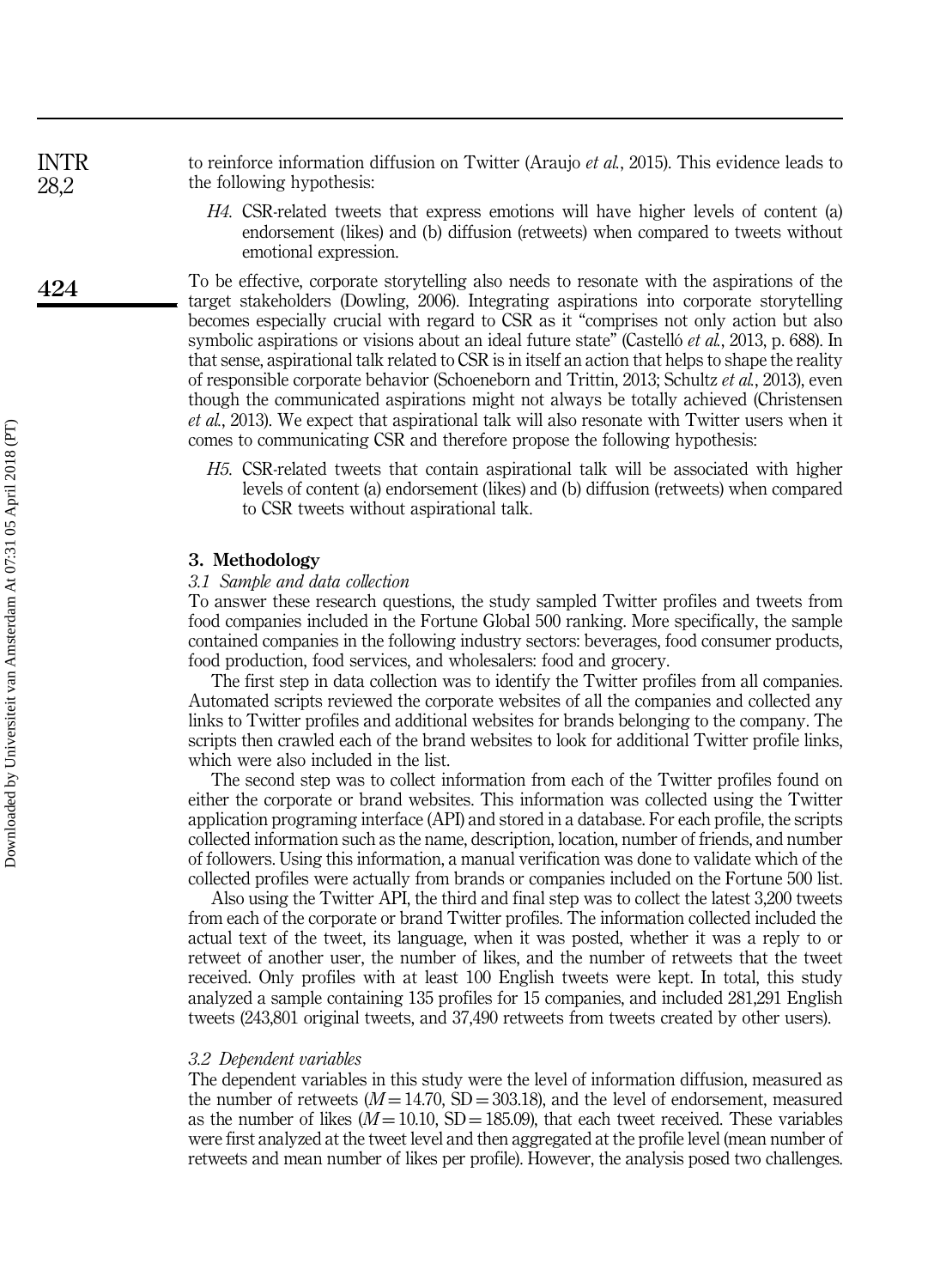First, there was a large variation in the number of followers for each Twitter profile, Communicating which strongly influences the number of likes or retweets that each message could receive. Second, the number of likes and retweets were highly skewed. To address both challenges, the dependent variables were operationalized as the number of log retweets per follower and the number of log likes per follower.

#### 3.3 Independent variables

CSR content. The content of each tweet was categorized as to whether or not it was about CSR. This categorization was performed utilizing supervised machine learning, as previous research on social media has done (Kaiser and Bodendorf, 2012; Okazaki et al., 2015). In total, 23,442 tweets were CSR related (8 percent). The process used for this categorization was as follows.

First, each author categorized approximately 1,500 food-related tweets, with about 20 percent of those tweets being coded by both authors to measure inter-coder reliability. Given that the reliability was considered good (Krippendorff's  $\alpha = 0.81$ ), the second author coded an additional set of tweets, which led to a sample of 5,885 tweets having been manually coded based on their CSR content. Second, using the subsample of manually coded tweets, several different machine learning algorithms from the Python SciKit-Learn library (Pedregosa et al., 2011) were tested to determine an accurate manner for automatically categorizing the tweets relative to their CSR content. The algorithm that had the best performance was the multinomial Naive Bayes, with an F-score of 0.73 and accuracy of 90 percent. The F-score is in line with previously published social media studies using machine learning (Kaiser and Bodendorf, 2012; Okazaki et al., 2015). Finally, the algorithm was then used to categorize all tweets included in the sample.

Communication strategy. Following the categories suggested by Etter (2014), each tweet was categorized as to whether it used the engaging, reacting, or broadcasting strategy. Custom scripts were used to categorize the tweets as follows. All tweets that were replies to other users were considered to belong to the reacting strategy, which resulted in 18.3 percent of all CSR tweets being in this category. Tweets that contained mentions to other users, used pronouns engaging the audience (e.g. "you" and "your"), or contained questions were categorized as belonging to the engaging strategy. Of all the CSR tweets, 48.4 percent belonged to this category. When measuring this variable at the account level, retweets that the brand or company profile published from other users were also considered to be part of the engaging strategy. All other messages (33.3 percent of the CSR tweets) were classified as belonging in the broadcasting category.

Storytelling. To detect the elements of storytelling in the tweets, Linguistic Inquiry and Word Count (LIWC) software (Pennebaker *et al.*, 2015) was used to categorize each tweet and measure, in particular, whether the tweet contained emotions, operationalized as the presence of affective words detected by LIWC (present in 59 percent of the CSR tweets); or aspirational talk, operationalized as the presence of words in the tweet relating to future focus, as detected by LIWC (present in 9.9 percent of the CSR tweets).

Control variables. For control variables, the presence of links, hashtags, and images or videos were used for each message in line with recommendations from earlier studies (e.g. Araujo et al., 2015), which were measured based on information provided by the Twitter API; as well as the revenue of each company according to its Fortune Global 500 ranking.

#### 4. Results

The results of the multilevel models provided support for H1 and H2, as indicated in Table I. More specifically, at the individual tweet level  $(n=243,801)$  individual tweets), the results indicated that the CSR tweets were associated with significantly higher levels of content endorsement (likes per follower) and diffusion (retweets per follower) in comparison to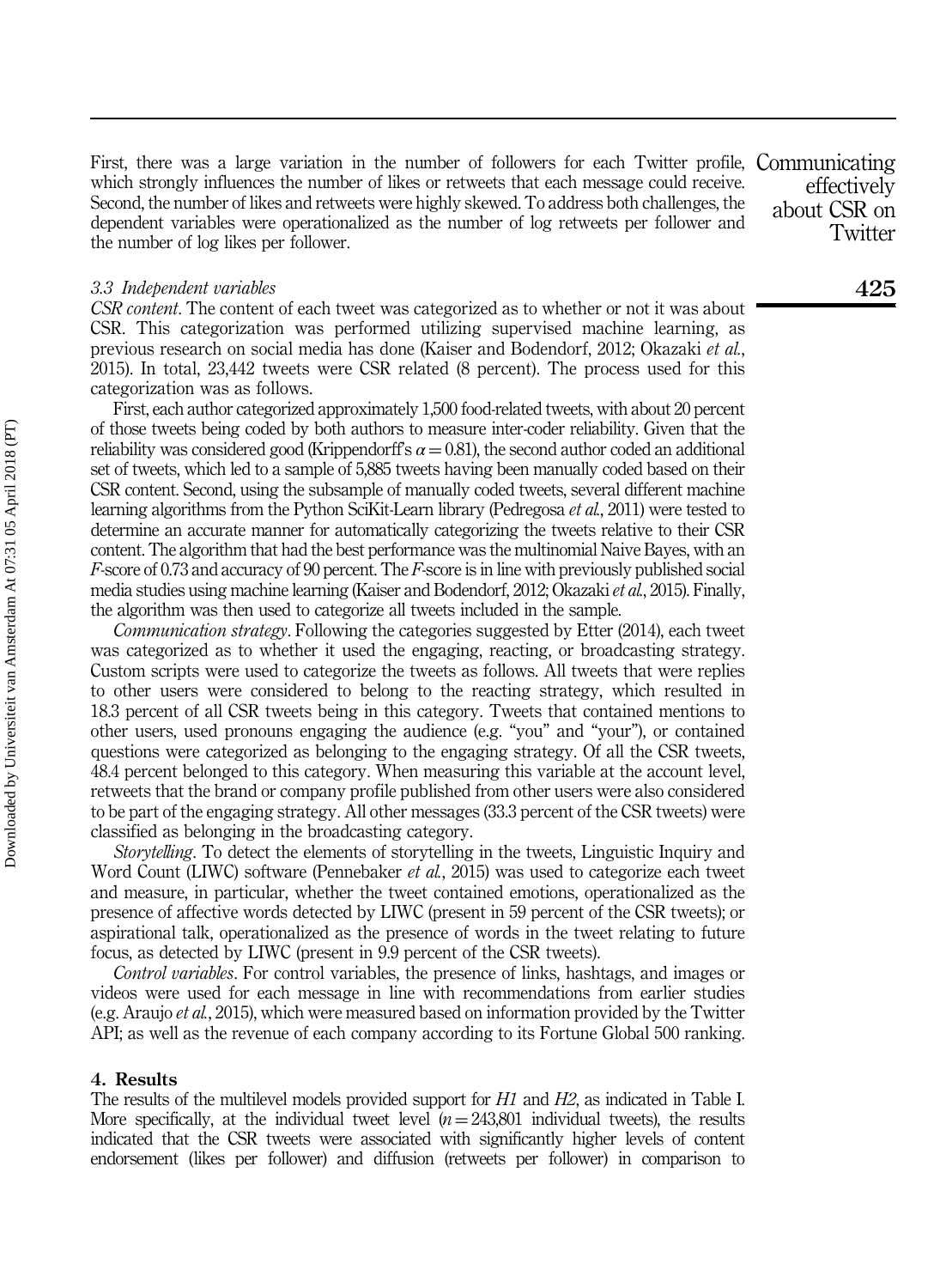| <b>INTR</b><br>28,2                       |                                                                                                                                                               | Tweet level      |                  | Account level    |                  |  |
|-------------------------------------------|---------------------------------------------------------------------------------------------------------------------------------------------------------------|------------------|------------------|------------------|------------------|--|
|                                           | Parameter                                                                                                                                                     | <b>Diffusion</b> | Endorsement      | Diffusion        | Endorsement      |  |
|                                           | Intercept                                                                                                                                                     | $-8.78(0.56)$ ** | $-8.76(0.54)$ ** | $-8.88(1.02)$ ** | $-8.78(0.98)$ ** |  |
|                                           | CSR                                                                                                                                                           | $0.14(0.01)$ **  | $0.10(0.01)$ **  | $3.01(1.15)$ **  | $2.60(1.11)*$    |  |
| 426                                       | <b>Hashtag Presence</b>                                                                                                                                       | $0.32(0.004)$ ** | $0.33(0.004)$ ** | $-0.18(0.80)$    | $-0.36(0.77)$    |  |
|                                           | Link presence                                                                                                                                                 | $0.16(0.004)$ ** | $0.10(0.004)$ ** | $-0.82(0.62)$    | $-0.79(0.60)$    |  |
|                                           | Images or videos                                                                                                                                              | $0.99(0.005)$ ** | $1.19(0.005)$ ** | 1.69(1.20)       | 2.05(1.16)       |  |
| Table I.<br>Effects of CSR<br>tweeting on | Revenues                                                                                                                                                      | $-0.00002(0)$    | $-0.00002(0)$    | 0(0)             | 0(0)             |  |
|                                           | $Var(u_i)$                                                                                                                                                    | 1.91(0.12)       | 1.82(0.11)       | 1.08(0.34)       | 1.03(0.33)       |  |
|                                           | Var (intercept $e_{0i}$ )                                                                                                                                     | 0.78(0.001)      | 0.83(0.001)      | 1.61(0.11)       | 1.56(0.10)       |  |
|                                           | $\rho$                                                                                                                                                        | 0.8570           | 0.8273           | 0.3095           | 0.3063           |  |
|                                           | $-2 \times \log$ likelihood                                                                                                                                   | 571,478          | 604,016          | 528.15           | 518.28           |  |
| information diffusion<br>and endorsement  | <b>Notes:</b> Standard errors are in parentheses. $\rho$ indicates the percentage of the variance explained by the group<br>level. $*_b$ < 0.05; $*_b$ < 0.01 |                  |                  |                  |                  |  |

non-CSR tweets. These results were significant, even when controlling for company revenue and the presence of hashtags, links, and images or videos in the tweet. At the account level, the results also indicated that brand or company Twitter accounts that tweet more frequently about CSR are, in general, also more likely to have higher levels of endorsement and diffusion of their tweets.

We then proceeded to explore what the most effective strategies were for CSR communication, looking specifically at communication strategies and the impact of storytelling (see Table II). When analyzing only CSR tweets originally created by the company profile  $(n = 16,738,$  excluding CSR tweets that the company profile retweeted from other users), the results indicated that the engaging strategy was associated with significantly higher levels of content diffusion than the broadcasting and reacting strategies. This provides support to *H3b*. When it came to endorsement, however, tweets using the engaging strategy were associated with significantly higher levels of likes than reactive tweets, but were at the same level as broadcasting tweets. This provides partial support for *H3a*.

The results also provided support for the hypotheses regarding the impact of storytelling elements. The use of emotions (operationalized as the usage of affective words) was

| Parameter                   | Diffusion                                                                                                                | Endorsement      |
|-----------------------------|--------------------------------------------------------------------------------------------------------------------------|------------------|
|                             | Fixed effects                                                                                                            |                  |
| Intercept                   | $-8.20(0.50)$ **                                                                                                         | $-8.25(0.48)$ ** |
| Communication strategy      |                                                                                                                          |                  |
| <b>Broadcasting</b>         | $-0.05(0.01)$ **                                                                                                         | $-0.01(0.01)$    |
| Engaging                    | (base category)                                                                                                          | (base category)  |
| Reacting                    | $-0.93(0.02)$ **                                                                                                         | $-0.83(0.02)$ ** |
| Storytelling elements       |                                                                                                                          |                  |
| Affective words             | $0.03(0.01)$ **                                                                                                          | $0.05(0.01)$ **  |
| Aspirational talk           | $0.07(0.02)$ **                                                                                                          | $0.05(0.01)*$    |
|                             | Random parameters                                                                                                        |                  |
| $Var(u_i)$                  | 1.71(0.11)                                                                                                               | 1.62(0.1)        |
| Var (intercept $e_{0i}$ )   | 0.80(0.004)                                                                                                              | 0.80(0.004)      |
| $\rho$                      | 0.8209                                                                                                                   | 0.8020           |
| $-2 \times \log$ likelihood | 40.610                                                                                                                   | 40,877           |
|                             | <b>Notes:</b> Standard errors are in parentheses. $\rho$ indicates the percentage of the variance explained by the group |                  |
|                             | level (profile). Tweets retweeted by brand profiles excluded from the analysis. Control variables included in            |                  |

Table II. Communication and storytelling impact on CSR tweets

the model but not reported.  $p < 0.05$ ;  $\ast p < 0.01$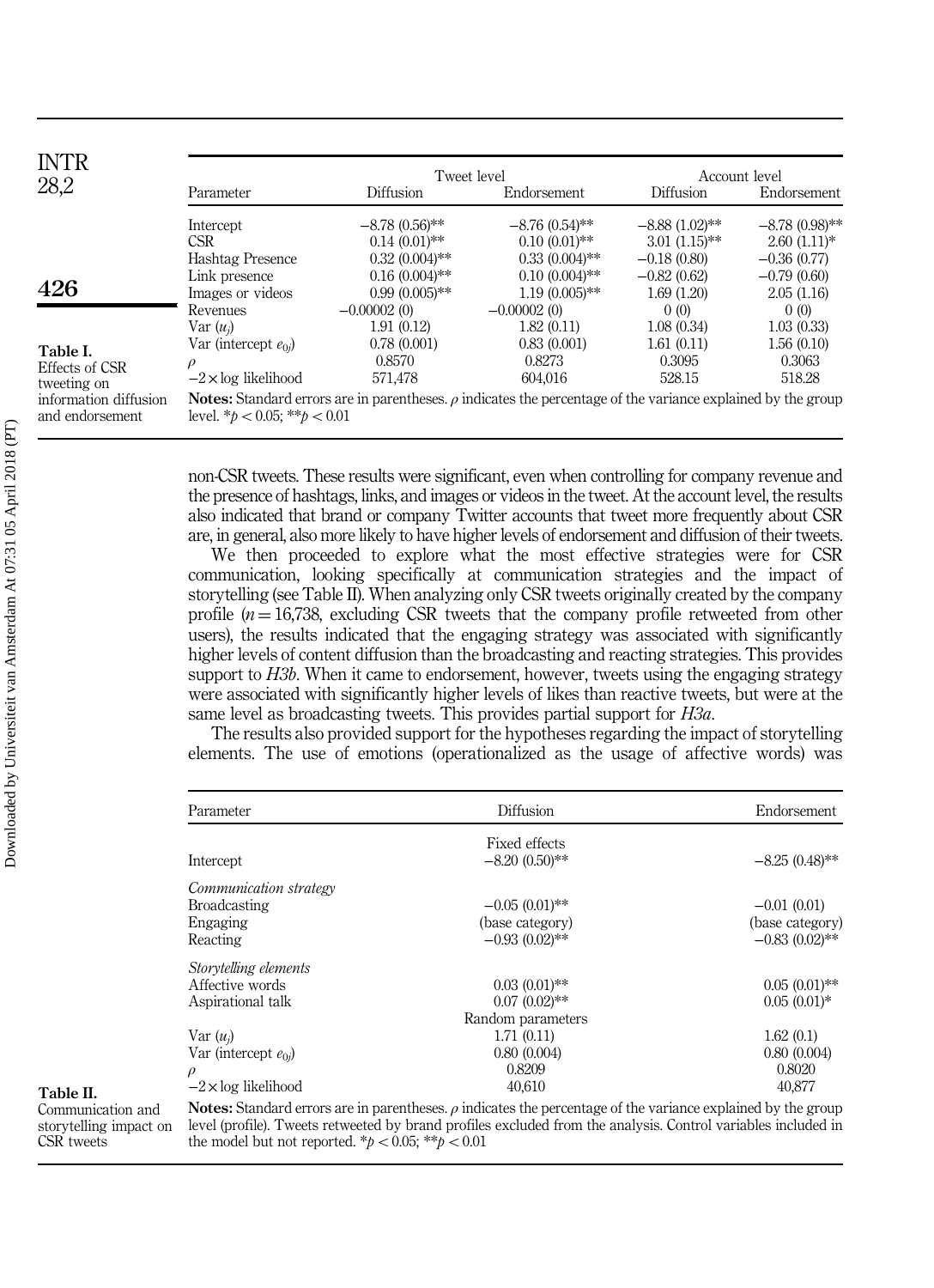associated with significantly higher levels of content endorsement and diffusion. This Communicating provides full support to H4. Finally, the usage of aspirational talk (operationalized as words related to future focus) was also associated with significantly higher levels of content endorsement and diffusion, providing full support to H5.

#### 5. Conclusions and implications

The growing need for companies to communicate about their CSR efforts has raised questions about the effectiveness and implementation of CSR communication strategies (Pollach et al., 2012). The current study addressed this topic by investigating how Twitter can be used by companies and their brands to engage users in content endorsement ("liking") or diffusion ("retweeting") processes. Relying on the large sample of 281,291 tweets from brands and companies operating in the food sector, this study provides several important insights into key aspects of CSR communication on Twitter as outlined in the theoretical and practical implications below.

#### 5.1 Theoretical implications

This study contributes several key findings to academic research. First, it shows that CSR-related tweets are more likely to generate engagement among SNS users, as seen by the higher levels of endorsement and information diffusion in comparison to non-related tweets. This key finding extends previous research by showing that the positive effects of CSR communication (e.g. Chernev and Blair, 2015; Du et al., 2010; Lee and Shin, 2010; Podnar and Golob, 2007; Wigley, 2008) are also seen when organizations communicate about CSR on SNSs such as Twitter.

Second, the results showed that this increased level of engagement when communicating CSR on Twitter occurred not only when CSR- and non-CSR-related messages were compared (message level), but it was also influenced by the frequency that a given organizational account on Twitter tweeted about CSR at the aggregate level (account level). Organizational profiles that tweeted more often about CSR were also associated with higher overall levels of information diffusion or endorsement. This finding provides support to the notion that CSR communication is also associated with longer-term concepts such as reputation (Du *et al.*, 2010). Moreover, these findings are in line with the notion that CSR associations are important for consumer behavior in general (Brown and Dacin, 1997), and specifically for C-C identification, as shown in past research.

Third, this study validates suggestions by previous research that the best strategy for communicating CSR is the engaging strategy (Etter, 2014; Johansen and Nielsen, 2011; Morsing and Schultz, 2006) that is also relevant on Twitter. This strategy is particularly important if the objective of the organization is to maximize the reach of the CSR message. More specifically, our findings show that the engaging strategy is associated with higher levels of content diffusion relative to the broadcasting and reacting strategies. Interestingly, the engaging strategy was associated with the same levels of content endorsement as the broadcasting strategy, with both at significantly higher levels than the reacting strategy. This finding provides further evidence that being proactive in CSR communications, either by broadcasting information or engaging audiences, is particularly valued by Twitter users, as indicated by the higher content endorsement levels. This is in line with earlier research, which also indicated that the reacting strategy has a high risk of the corporation being perceived as reactive, passive, or uncommitted when it comes to CSR (Etter, 2014).

Finally, our findings also provide evidence for the notion that the elements of storytelling are particularly important when it comes to CSR communication on Twitter. The results demonstrate that both the usage of emotions (operationalized as the usage of affective words) and aspirational talk (operationalized as words related to future focus) are associated with higher levels of content endorsement and diffusion. These results validate the idea that CSR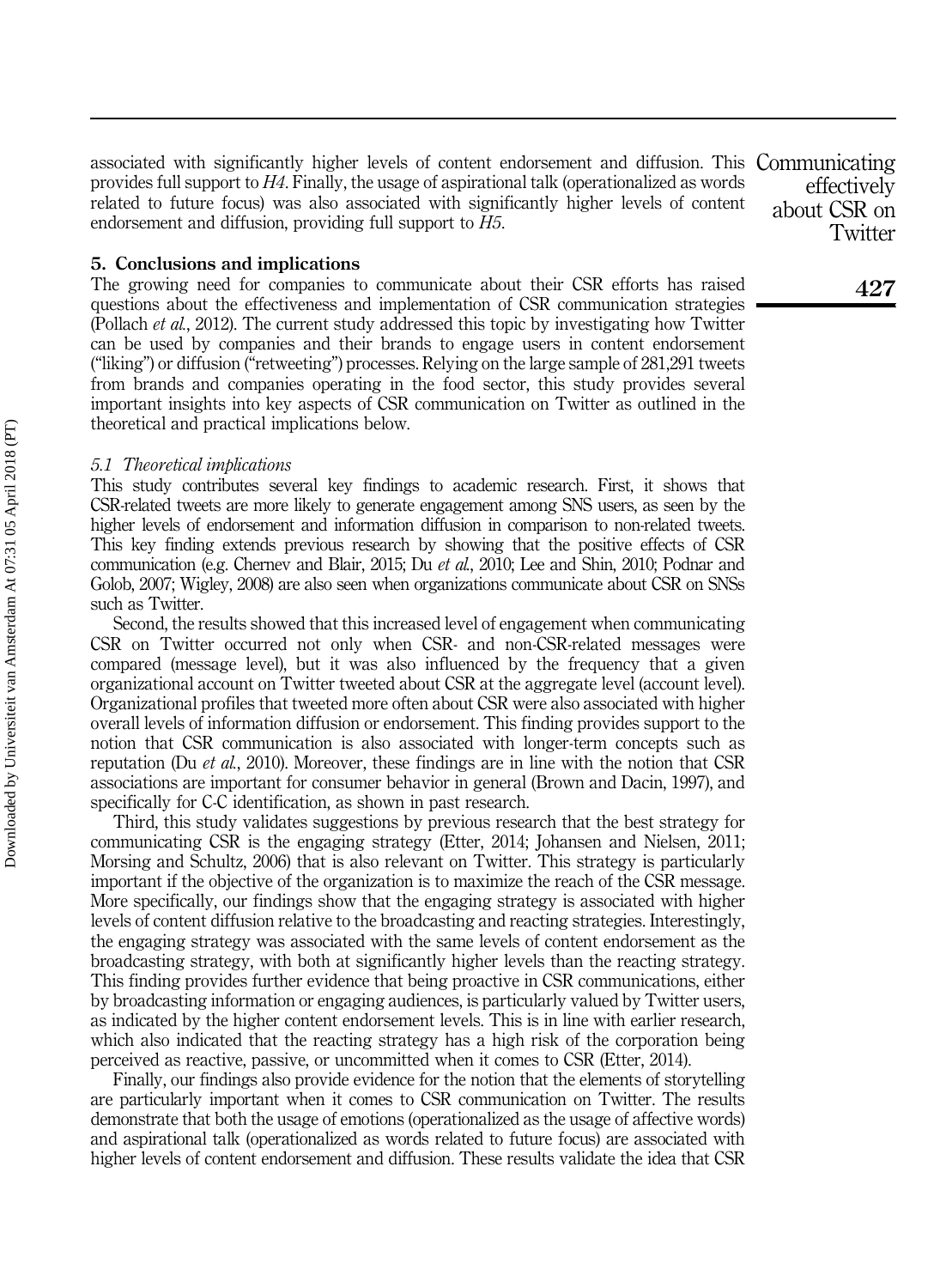communication is not exclusively utilitarian, but can be told with stories possessing a more normative and moralistic character (Wehmeier and Schultz, 2011) and, as Christensen *et al.* (2013) indicated, "may be regarded in a positive light as aspirational talk with potential to change organizations toward CSR improvements" (p. 386). Moreover, these findings validate past Twitter research on information diffusion that highlighted the role of emotional cues as a catalyst for informational posts (Araujo et al., 2015) and, more importantly, validates that the findings on the importance of storytelling for information diffusion on Facebook (Yuki, 2015) are also valid on Twitter, specifically for CSR communication. 428 INTR 28,2

#### 5.2 Practical implications

The findings of this study not only extend earlier theories and research regarding CSR communication, but they also present several implications for practice. First, the results showed that discussing CSR topics presented an opportunity for practitioners to reach audiences that do not necessarily follow the brand, as Twitter users were more likely to pass along a CSR-related tweet to their own audience via retweets than a non-CSR-related tweet, and therefore extended the reach of the message to new users. Second, discussing CSR-related topics was also associated with higher levels of information diffusion and endorsement, not only at the message level, but also at the aggregate (account) level. This finding suggested that organizations should not consider communicating CSR on Twitter as a one-time activity, but rather as an on-going process. Third, the results indicated that companies should make special efforts to engage stakeholders (including consumers) in their CSR communication on Twitter, as demonstrated by the engaging strategy being associated with higher levels of information diffusion (relative to all other strategies) and content endorsement (relative to the reacting strategy). Finally, the results also showed that effective CSR communication on Twitter benefited not only from the adoption of an engaging strategy and discussing CSR topics on an on-going basis, but when storytelling elements such as emotions and aspirational talk were included in the message, it was also associated with particularly improved content diffusion and endorsement.

#### 6. Limitations and future research

While this study makes important contributions to the field of CSR communication on social media, some limitations need to be considered. First, the study focused specifically on tweets from top brands and companies operating in the food sector, which has been subject to several CSR-related crises in the recent past. While these findings might also be generalizable to other industry segments, future research should validate these assumptions. Second, this study relied on automated content analysis techniques (LIWC software) for detecting emotions and aspirational talk. Moreover, machine learning was used to categorize whether or not the tweets were about CSR. While automated content analysis techniques have the potential to enable researchers to deal with larger sets of data in fields such as journalism and communication research (Boumans and Trilling, 2016), it must be noted that the level of detail in the coding done specifically for this study may not be as high as manual content analysis techniques would allow. Third, it must be noted that the variance of the dependent variable explained by message-level characteristics (including whether the message was about CSR and the CSR strategy used) is limited, as shown by the high intra-class correlation levels and the relatively small values of the regression coefficients. The research design employed allows for understanding significant associations between message characteristics and the dependent variables, but it cannot attribute direct causal mechanisms. Moreover, the CSR tweets were compared to the non-CSR tweets as a group. While this is a strong first step toward understanding the impact of tweeting about CSR, future studies should explore this further by comparing messages about CSR with other specific categories of messages (e.g. product information) and specific topics within CSR communications. Finally, this study focused primarily on how strategies adopted by company profiles were associated with user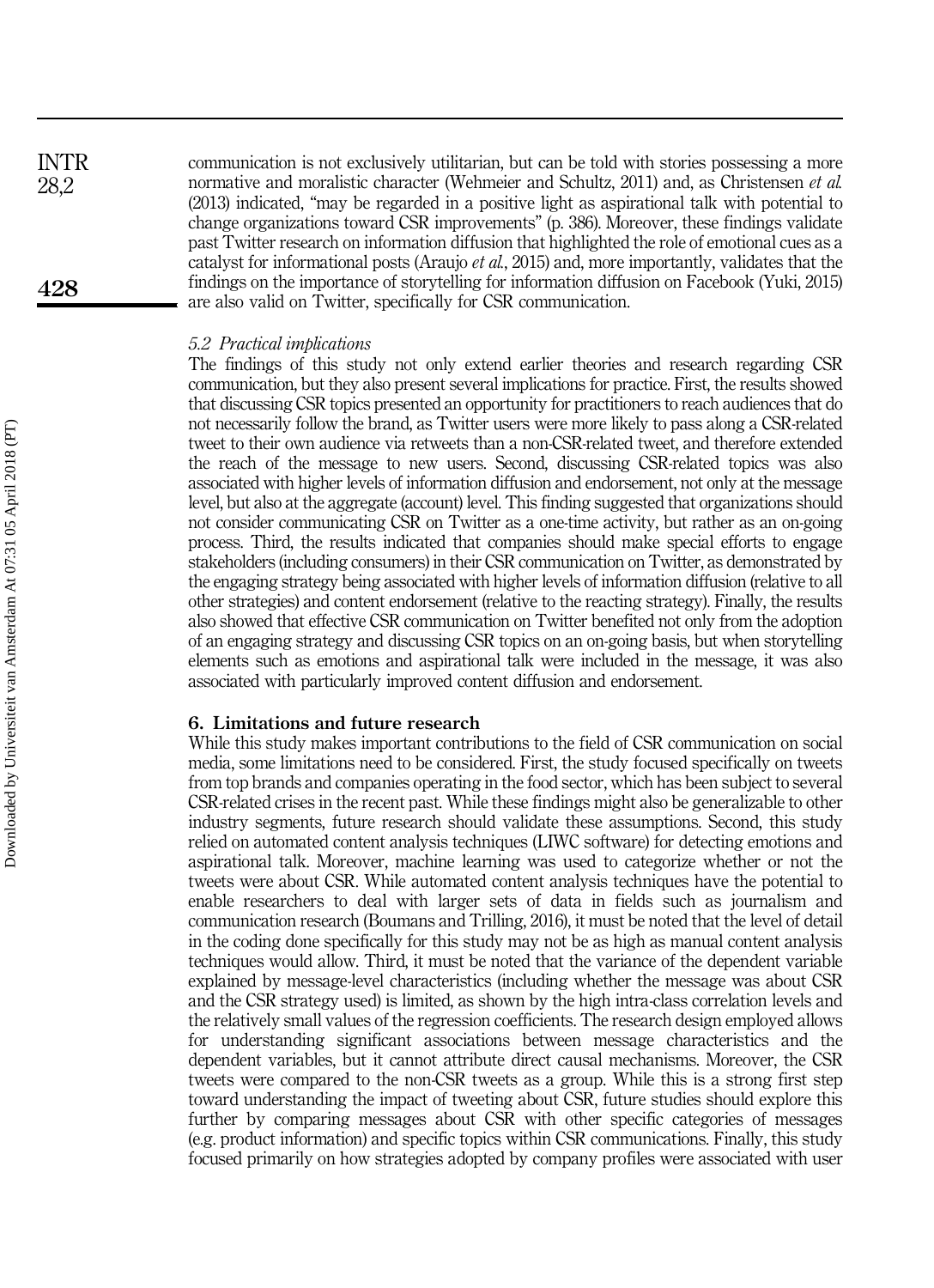responses in terms of information diffusion and endorsement without exploring how Twitter Communicating users articulate themselves regarding CSR or how they may proactively engage companies regarding CSR topics. Future research should extend these findings and, for example, investigate whether Twitter users penalize companies when they tweet about aspirations that may not be realistic or are in strong contrast with the current perceptions of the reputation and actions of the company.

effectively about CSR on **Twitter** 

#### References

- Araujo, T. and Neijens, P. (2012), "Friend me: which factors influence top global brands participation in social network sites", *[Internet Research](https://www.emeraldinsight.com/action/showLinks?doi=10.1108%2FIntR-04-2017-0172&system=10.1108%2F10662241211271581&isi=000312470700006&citationId=p_1)*, Vol. 22 No. 5, pp. 626-640.
- Araujo, T., Neijens, P.C. and Vliegenthart, R. (2015), "What motivates consumers to re-tweet brand content? The impact of information, emotion, and traceability on pass-along behavior", *[Journal](https://www.emeraldinsight.com/action/showLinks?doi=10.1108%2FIntR-04-2017-0172&crossref=10.2501%2FJAR-2015-009&isi=000361344200008&citationId=p_2)* [of Advertising Research](https://www.emeraldinsight.com/action/showLinks?doi=10.1108%2FIntR-04-2017-0172&crossref=10.2501%2FJAR-2015-009&isi=000361344200008&citationId=p_2), Vol. 55 No. 3, pp. 284-295.
- Bhattacharya, C.B. and Sen, S. (2003), "Consumer-company identification: a framework for understanding consumers' relationships with companies", *[Journal of Marketing](https://www.emeraldinsight.com/action/showLinks?doi=10.1108%2FIntR-04-2017-0172&crossref=10.1509%2Fjmkg.67.2.76.18609&isi=000182091900006&citationId=p_3)*, Vol. 67 No. 2, pp. 76-88.
- Boumans, J.W. and Trilling, D. (2016), "Taking stock of the toolkit: an overview of relevant automated content analysis approaches and techniques for digital journalism scholars", *[Digital Journalism](https://www.emeraldinsight.com/action/showLinks?doi=10.1108%2FIntR-04-2017-0172&crossref=10.1080%2F21670811.2015.1096598&isi=000387221400003&citationId=p_4)*, Vol. 4 No. 1, pp. 8-23.
- Boyce, M.E. (1995), "Collective centring and collective sense-making in the stories and storytelling of one organization", *[Organization Studies](https://www.emeraldinsight.com/action/showLinks?doi=10.1108%2FIntR-04-2017-0172&crossref=10.1177%2F017084069501600106&isi=A1995QQ86100006&citationId=p_5)*, Vol. 16 No. 1, pp. 107-137.
- Brown, T.J. and Dacin, P.A. (1997), "The company and the product: corporate associations and consumer product responses", *[Journal of Marketing](https://www.emeraldinsight.com/action/showLinks?doi=10.1108%2FIntR-04-2017-0172&crossref=10.2307%2F1252190&isi=A1997WD84900006&citationId=p_6)*, Vol. 61 No. 1, pp. 68-84.
- Castelló, I., Etter, M. and Årup Nielsen, F. (2016), "Strategies of legitimacy through social media: the networked strategy", *[Journal of Management Studies](https://www.emeraldinsight.com/action/showLinks?doi=10.1108%2FIntR-04-2017-0172&crossref=10.1111%2Fjoms.12145&isi=000374977900005&citationId=p_7)*, Vol. 53 No. 3, pp. 402-432.
- Castelló, I., Morsing, M. and Schultz, F. (2013), "Communicative dynamics and the polyphony of corporate social responsibility in the network society", *[Journal of Business Ethics](https://www.emeraldinsight.com/action/showLinks?doi=10.1108%2FIntR-04-2017-0172&crossref=10.1007%2Fs10551-013-1954-1&isi=000328069600001&citationId=p_8)*, Vol. 118 No. 4, pp. 683-694.
- Chernev, A. and Blair, S. (2015), "Doing well by doing good: the benevolent halo of corporate social responsibility", *[Journal of Consumer Research](https://www.emeraldinsight.com/action/showLinks?doi=10.1108%2FIntR-04-2017-0172&crossref=10.1086%2F680089&isi=000350807600006&citationId=p_9)*, Vol. 41 No. 6, pp. 1412-1425.
- Cho, S. and Hong, Y. (2009), "Netizens' evaluations of corporate social responsibility: content analysis of CSR news stories and online readers' comments", [Public Relations Review](https://www.emeraldinsight.com/action/showLinks?doi=10.1108%2FIntR-04-2017-0172&crossref=10.1016%2Fj.pubrev.2008.09.012&isi=000265282400013&citationId=p_10), Vol. 35 No. 2, pp. 147-149.
- Christensen, L.T., Morsing, M. and Thyssen, O. (2013), "CSR as aspirational talk", [Organization](https://www.emeraldinsight.com/action/showLinks?doi=10.1108%2FIntR-04-2017-0172&crossref=10.1177%2F1350508413478310&isi=000317620400003&citationId=p_11), Vol. 20 No. 3, pp. 372-393.
- Colleoni, E. (2013), "CSR communication strategies for organizational legitimacy in social media", [Corporate Communications: An International Journal](https://www.emeraldinsight.com/action/showLinks?doi=10.1108%2FIntR-04-2017-0172&system=10.1108%2F13563281311319508&citationId=p_12), Vol. 18 No. 2, pp. 228-248.
- Dowling, G.R. (2006), "Communicating corporate reputation through stories", *[California Management](https://www.emeraldinsight.com/action/showLinks?doi=10.1108%2FIntR-04-2017-0172&crossref=10.2307%2F41166372&isi=000242183500005&citationId=p_13)* [Review](https://www.emeraldinsight.com/action/showLinks?doi=10.1108%2FIntR-04-2017-0172&crossref=10.2307%2F41166372&isi=000242183500005&citationId=p_13), Vol. 49 No. 1, pp. 82-100.
- Du, S., Bhattacharya, C.B. and Sen, S. (2010), "Maximizing business returns to corporate social responsibility (CSR): the role of CSR communication", *[International Journal of Management](https://www.emeraldinsight.com/action/showLinks?doi=10.1108%2FIntR-04-2017-0172&crossref=10.1111%2Fj.1468-2370.2009.00276.x&isi=000273687300002&citationId=p_14) [Reviews](https://www.emeraldinsight.com/action/showLinks?doi=10.1108%2FIntR-04-2017-0172&crossref=10.1111%2Fj.1468-2370.2009.00276.x&isi=000273687300002&citationId=p_14)*, Vol. 12 No. 1, pp. 8-19.
- Etter, M. (2013), "Reasons for low levels of interactivity: (non-) interactive CSR communication in twitter", *[Public Relations Review](https://www.emeraldinsight.com/action/showLinks?doi=10.1108%2FIntR-04-2017-0172&crossref=10.1016%2Fj.pubrev.2013.06.003&isi=000328923500033&citationId=p_15)*, Vol. 39 No. 5, pp. 606-608.
- Etter, M. (2014), "Broadcasting, reacting, engaging three strategies for CSR communication in Twitter", *[Journal of Communication Management](https://www.emeraldinsight.com/action/showLinks?doi=10.1108%2FIntR-04-2017-0172&system=10.1108%2FJCOM-01-2013-0007&citationId=p_16)*, Vol. 18 No. 4, pp. 322-342.
- Gill, R. (2015), "Why the PR strategy of storytelling improves employee engagement and adds value to CSR: an integrated literature review", *[Public Relations Review](https://www.emeraldinsight.com/action/showLinks?doi=10.1108%2FIntR-04-2017-0172&crossref=10.1016%2Fj.pubrev.2014.02.012&isi=000367489900009&citationId=p_17)*, Vol. 41 No. 5, pp. 662-674.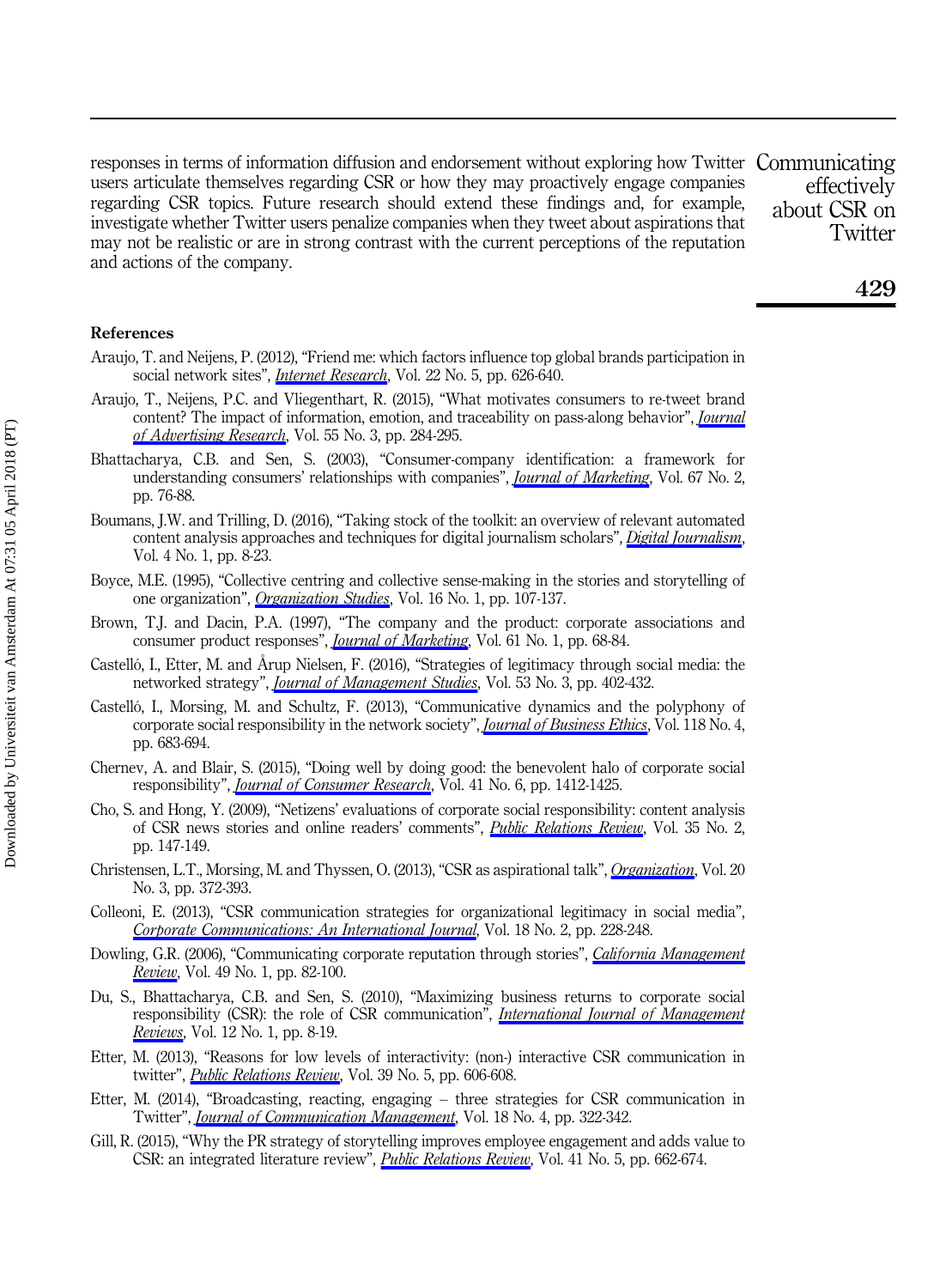| <b>INTR</b><br>28,2 | Golant, B.D. and Sillince, J.A.A. (2007), "The constitution of organizational legitimacy: a narrative<br>perspective", Organization Studies, Vol. 28 No. 8, pp. 1149-1167.                                                                                                                                                                                                                   |  |  |  |  |
|---------------------|----------------------------------------------------------------------------------------------------------------------------------------------------------------------------------------------------------------------------------------------------------------------------------------------------------------------------------------------------------------------------------------------|--|--|--|--|
|                     | Grunig, J.E. and Hunt, T. (1984), Managing Public Relations, Vol. 343, Holt, Rinehart and Winston,<br>New York, NY.                                                                                                                                                                                                                                                                          |  |  |  |  |
|                     | He, H. and Balmer, J.M.T. (2007), "Identity studies: multiple perspectives and implications for<br>corporate-level marketing", <i>European Journal of Marketing</i> , Vol. 41 Nos 7/8, pp. 765-785.                                                                                                                                                                                          |  |  |  |  |
| 430                 | Homer, P.M. and Yoon, S.-G. (1992), "Message framing and the interrelationships among ad-based<br>feelings, affect, and cognition", <i>Journal of Advertising</i> , Vol. 21 No. 1, pp. 19-33.                                                                                                                                                                                                |  |  |  |  |
|                     | Inauen, S. and Schoeneborn, D. (2014), "Twitter and its usage for dialogic stakeholder communication<br>by MNCs and NGOs", in Tench, R., Sun, W. and Jones, B. (Eds), Communicating Corporate Social<br>Responsibility: Perspectives and Practice, Vol. 6, Emerald Group Publishing Limited, pp. 283-310,<br>available at: www.emeraldinsight.com/doi/abs/10.1108/S2043-9059(2014)0000006019 |  |  |  |  |
|                     | Iyengar, S. (1994), Is Anyone Responsible? How Television Frames Political Issues, University of Chicago Press,<br>Chicago.                                                                                                                                                                                                                                                                  |  |  |  |  |
|                     | Johansen, T.S. and Nielsen, A.E. (2011), "Strategic stakeholder dialogues: a discursive perspective on<br>relationship building", Corporate Communications: An International Journal, Vol. 16 No. 3,<br>pp. 204-217.                                                                                                                                                                         |  |  |  |  |
|                     | Kaiser, C. and Bodendorf, F. (2012), "Mining consumer dialog in online forums", <i>Internet Research</i> ,<br>Vol. 22 No. 3, pp. 275-297.                                                                                                                                                                                                                                                    |  |  |  |  |
|                     | Kent, M.L. and Taylor, M. (1998), "Building dialogic relationships through the world wide web", <i>Public</i><br>Relations Review, Vol. 24 No. 3, pp. 321-334.                                                                                                                                                                                                                               |  |  |  |  |
|                     | Kim, S. and Lee, Y.-J. (2012), "The complex attribution process of CSR motives", <i>Public Relations Review</i> ,<br>Vol. 38 No. 1, pp. 168-170.                                                                                                                                                                                                                                             |  |  |  |  |
|                     | Kim, Y. (2014), "Strategic communication of corporate social responsibility (CSR): effects of stated<br>motives and corporate reputation on stakeholder responses", <i>Public Relations Review</i> , Vol. 40<br>No. 5, pp. 838-840.                                                                                                                                                          |  |  |  |  |
|                     | Kolandai-Matchett, K. (2009), "Mediated communication of 'sustainable consumption' in the alternative<br>media: a case study exploring a message framing strategy", <i>International Journal of Consumer</i><br><i>Studies</i> , Vol. 33 No. 2, pp. 113-125.                                                                                                                                 |  |  |  |  |
|                     | Lee, K., Oh, W.-Y. and Kim, N. (2013), "Social media for socially responsible firms: analysis of Fortune 500's<br>Twitter profiles and their CSR/CSIR ratings", <i>Journal of Business Ethics</i> , Vol. 118 No. 4, pp. 791-806.                                                                                                                                                             |  |  |  |  |
|                     | Lee, K.-H. and Shin, D. (2010), "Consumers' responses to CSR activities: the linkage between increased<br>awareness and purchase intention", <i>Public Relations Review</i> , Vol. 36 No. 2, pp. 193-195.                                                                                                                                                                                    |  |  |  |  |
|                     | Li, Z. and Li, C. (2014), "Tweet or 're-tweet'? An experiment of message strategy and interactivity on<br>Twitter", <i>Internet Research</i> , Vol. 24 No. 5, pp. 648-667.                                                                                                                                                                                                                   |  |  |  |  |
|                     | López, M., Sicilia, M. and Moyeda-Carabaza, A.A. (2017), "Creating identification with brand<br>communities on Twitter: the balance between need for affiliation and need for uniqueness",<br><i>Internet Research</i> , Vol. 27 No. 1, pp. 21-51.                                                                                                                                           |  |  |  |  |
|                     | Moon, B.-J., Lee, L.W. and Oh, C.H. (2015), "The impact of CSR on consumer-corporate connection and<br>brand loyalty: a cross cultural investigation", <i>International Marketing Review</i> , Vol. 32 No. 5,<br>pp. 518-539.                                                                                                                                                                |  |  |  |  |
|                     | Morsing, M. and Schultz, M. (2006), "Corporate social responsibility communication: stakeholder information,<br>response and involvement strategies", <i>Business Ethics: A European Review</i> , Vol. 15 No. 4, pp. 323-338.                                                                                                                                                                |  |  |  |  |
|                     | Murthy, D. (2013), Twitter: Social Communication in the Twitter Age, Polity Press, Cambridge.                                                                                                                                                                                                                                                                                                |  |  |  |  |
|                     | Okazaki S. Díaz Martín, A.M. Pozano, M. and Manóndaz Papito, H.D. (9015). "Haing Twitter to approxi-                                                                                                                                                                                                                                                                                         |  |  |  |  |

- Okazaki, S., Díaz-Martín, A.M., Rozano, M. and Menéndez-Benito, H.D. (2015), "Using Twitter to engage with customers: a data mining approach", *[Internet Research](https://www.emeraldinsight.com/action/showLinks?doi=10.1108%2FIntR-04-2017-0172&system=10.1108%2FIntR-11-2013-0249&isi=000357106300005&citationId=p_37)*, Vol. 25 No. 3, pp. 416-434.
- Pedregosa, F., Varoquaux, G., Gramfort, A., Michel, V., Thirion, B., Grisel, O., Blondel, M., Prettenhofer, P., Weiss, R., Dubourg, V., Vanderplas, J., Passos, A., Cournapeau, D., Brucher, M., Perrot, M. and Duchesnay, E. (2011), "Scikit-learn: machine learning in Python", *[The Journal of Machine Learning](https://www.emeraldinsight.com/action/showLinks?doi=10.1108%2FIntR-04-2017-0172&isi=000298103200003&citationId=p_38)* [Research](https://www.emeraldinsight.com/action/showLinks?doi=10.1108%2FIntR-04-2017-0172&isi=000298103200003&citationId=p_38), Vol. 12, pp. 2825-2830.